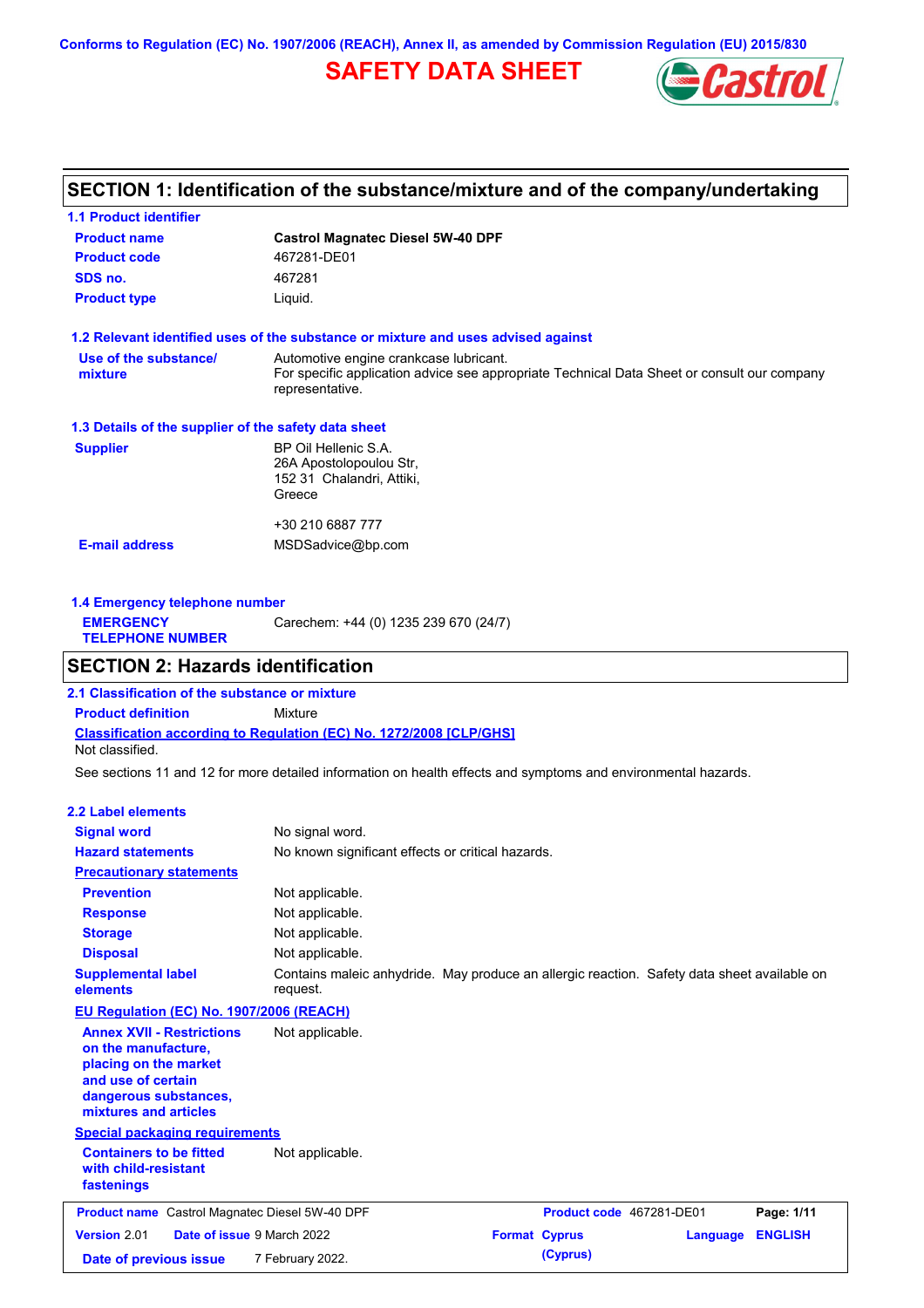# **SECTION 2: Hazards identification**

| <b>Tactile warning of danger</b>                                                                                         | Not applicable.                                                                                                                                                                                                          |
|--------------------------------------------------------------------------------------------------------------------------|--------------------------------------------------------------------------------------------------------------------------------------------------------------------------------------------------------------------------|
| 2.3 Other hazards                                                                                                        |                                                                                                                                                                                                                          |
| <b>Results of PBT and vPvB</b><br>assessment                                                                             | Product does not meet the criteria for PBT or vPvB according to Regulation (EC) No. 1907/2006.<br>Annex XIII.                                                                                                            |
| <b>Product meets the criteria</b><br>for PBT or vPvB according<br>to Regulation (EC) No.<br><b>1907/2006, Annex XIII</b> | This mixture does not contain any substances that are assessed to be a PBT or a vPvB.                                                                                                                                    |
| Other hazards which do<br>not result in classification                                                                   | Defatting to the skin.<br>USED ENGINE OILS<br>Used engine oil may contain hazardous components which have the potential to cause skin<br>cancer.<br>See Toxicological Information, section 11 of this Safety Data Sheet. |

## **SECTION 3: Composition/information on ingredients**

### **3.2 Mixtures**

**Mixture Product definition**

Highly refined base oil (IP 346 DMSO extract < 3%). Proprietary performance additives.

| <b>Product/ingredient</b><br>name                              | <b>Identifiers</b>                                                                   | %         | <b>Regulation (EC) No.</b><br>1272/2008 [CLP]                                                                                                                                           | <b>Type</b> |
|----------------------------------------------------------------|--------------------------------------------------------------------------------------|-----------|-----------------------------------------------------------------------------------------------------------------------------------------------------------------------------------------|-------------|
| Distillates (petroleum), hydrotreated<br>heavy paraffinic      | REACH #: 01-2119484627-25<br>EC: 265-157-1<br>CAS: 64742-54-7<br>Index: 649-467-00-8 | 225 - ≤50 | Asp. Tox. 1, H304                                                                                                                                                                       | $[1]$       |
| Benzene, ethenyl-, polymer with<br>1,3-butadiene, hydrogenated | CAS: 66070-58-4                                                                      | ≤3        | Aquatic Chronic 4, H413                                                                                                                                                                 | $[1]$       |
| maleic anhydride                                               | REACH #: 01-2119472428-31<br>EC: 203-571-6<br>CAS: 108-31-6<br>Index: 607-096-00-9   | < 0.001   | Acute Tox. 4, H302<br>Skin Corr. 1B, H314<br>Eye Dam. 1, H318<br>Resp. Sens. 1, H334<br>Skin Sens. 1A, H317<br>STOT RE 1, H372<br>(respiratory system)<br>(inhalation)<br><b>EUH071</b> | $[1]$       |

### **Type**

[1] Substance classified with a health or environmental hazard

[2] Substance with a workplace exposure limit

[3] Substance meets the criteria for PBT according to Regulation (EC) No. 1907/2006, Annex XIII

[4] Substance meets the criteria for vPvB according to Regulation (EC) No. 1907/2006, Annex XIII

[5] Substance of equivalent concern

[6] Additional disclosure due to company policy

Occupational exposure limits, if available, are listed in Section 8.

### **SECTION 4: First aid measures**

### **4.1 Description of first aid measures**

| <b>Eye contact</b>                | In case of contact, immediately flush eyes with plenty of water for at least 15 minutes. Eyelids<br>should be held away from the eyeball to ensure thorough rinsing. Check for and remove any<br>contact lenses. Get medical attention.             |
|-----------------------------------|-----------------------------------------------------------------------------------------------------------------------------------------------------------------------------------------------------------------------------------------------------|
| <b>Skin contact</b>               | Wash skin thoroughly with soap and water or use recognised skin cleanser. Remove<br>contaminated clothing and shoes. Wash clothing before reuse. Clean shoes thoroughly before<br>reuse. Get medical attention if irritation develops.              |
| <b>Inhalation</b>                 | If inhaled, remove to fresh air. In case of inhalation of decomposition products in a fire,<br>symptoms may be delayed. The exposed person may need to be kept under medical<br>surveillance for 48 hours. Get medical attention if symptoms occur. |
| <b>Ingestion</b>                  | Do not induce vomiting unless directed to do so by medical personnel. Get medical attention if<br>symptoms occur.                                                                                                                                   |
| <b>Protection of first-aiders</b> | No action shall be taken involving any personal risk or without suitable training.                                                                                                                                                                  |

### **4.2 Most important symptoms and effects, both acute and delayed**

| <b>Product name</b> Castrol Magnatec Diesel 5W-40 DPF |  |                                   | <b>Product code</b> 467281-DE01 |          | Page: 2/11              |  |
|-------------------------------------------------------|--|-----------------------------------|---------------------------------|----------|-------------------------|--|
| <b>Version 2.01</b>                                   |  | <b>Date of issue 9 March 2022</b> | <b>Format Cyprus</b>            |          | <b>Language ENGLISH</b> |  |
| Date of previous issue                                |  | 7 February 2022.                  |                                 | (Cyprus) |                         |  |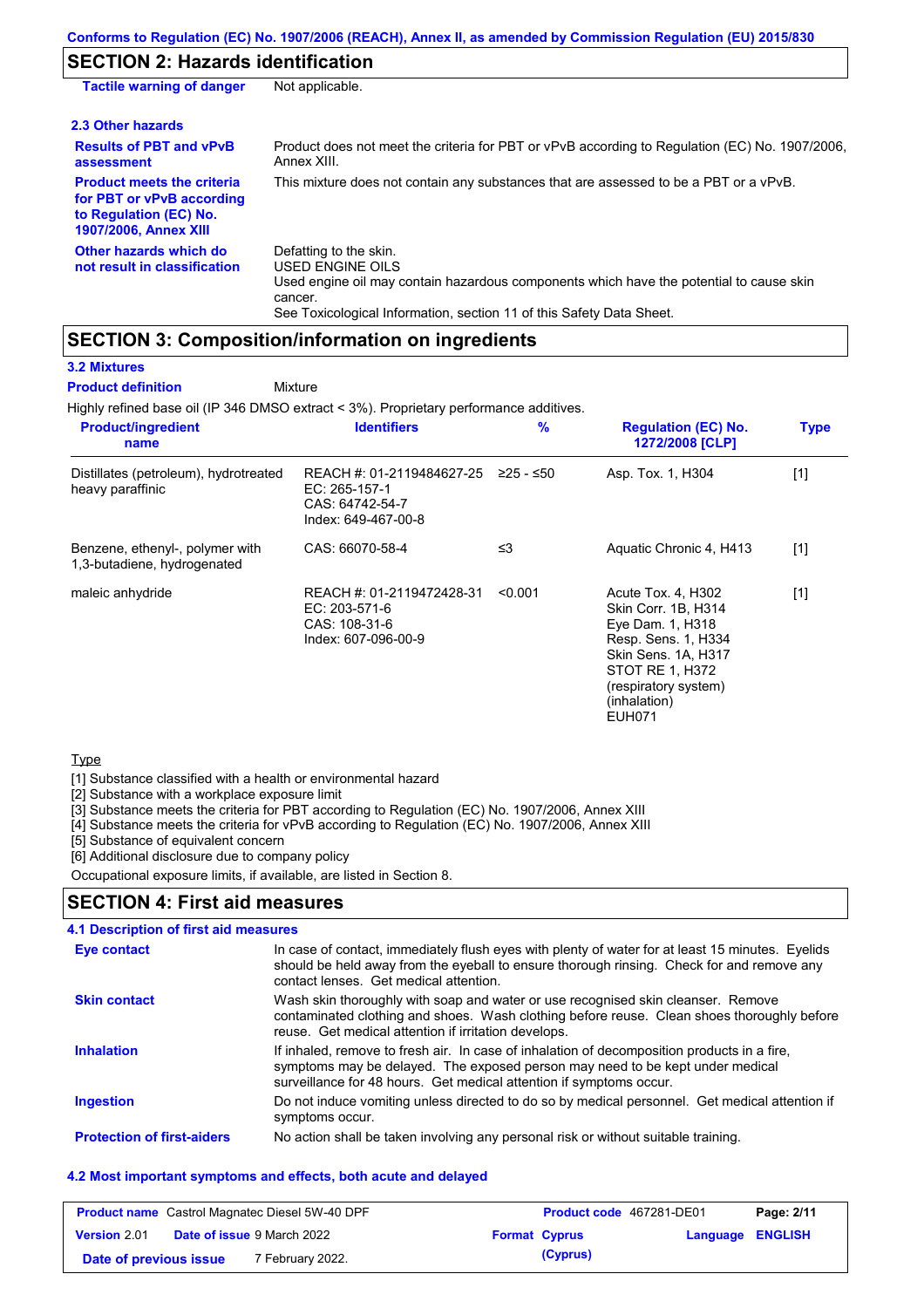## **SECTION 4: First aid measures**

See Section 11 for more detailed information on health effects and symptoms. **Potential acute health effects Inhalation** Exposure to decomposition products may cause a health hazard. Serious effects may be delayed following exposure. **Ingestion** No known significant effects or critical hazards. **Skin contact** Defatting to the skin. May cause skin dryness and irritation. **Eye contact** No known significant effects or critical hazards. **Delayed and immediate effects as well as chronic effects from short and long-term exposure Inhalation Ingestion Skin contact Eye contact** Overexposure to the inhalation of airborne droplets or aerosols may cause irritation of the respiratory tract. Ingestion of large quantities may cause nausea and diarrhoea. Prolonged or repeated contact can defat the skin and lead to irritation and/or dermatitis. Potential risk of transient stinging or redness if accidental eye contact occurs.

**4.3 Indication of any immediate medical attention and special treatment needed**

| Treatment should in general be symptomatic and directed to relieving any effects.   |
|-------------------------------------------------------------------------------------|
| In case of inhalation of decomposition products in a fire, symptoms may be delayed. |
| The exposed person may need to be kept under medical surveillance for 48 hours.     |
|                                                                                     |

## **SECTION 5: Firefighting measures**

| 5.1 Extinguishing media                                   |                                                                                                                                                                                                                                                                                                                                                                   |  |  |  |
|-----------------------------------------------------------|-------------------------------------------------------------------------------------------------------------------------------------------------------------------------------------------------------------------------------------------------------------------------------------------------------------------------------------------------------------------|--|--|--|
| <b>Suitable extinguishing</b><br>media                    | In case of fire, use foam, dry chemical or carbon dioxide extinguisher or spray.                                                                                                                                                                                                                                                                                  |  |  |  |
| <b>Unsuitable extinguishing</b><br>media                  | Do not use water jet. The use of a water jet may cause the fire to spread by splashing the<br>burning product.                                                                                                                                                                                                                                                    |  |  |  |
| 5.2 Special hazards arising from the substance or mixture |                                                                                                                                                                                                                                                                                                                                                                   |  |  |  |
| <b>Hazards from the</b><br>substance or mixture           | In a fire or if heated, a pressure increase will occur and the container may burst.                                                                                                                                                                                                                                                                               |  |  |  |
| <b>Hazardous combustion</b><br>products                   | Combustion products may include the following:<br>carbon oxides $(CO, CO2)$ (carbon monoxide, carbon dioxide)<br>nitrogen oxides ( $NO$ , $NO2$ etc.)                                                                                                                                                                                                             |  |  |  |
| 5.3 Advice for firefighters                               |                                                                                                                                                                                                                                                                                                                                                                   |  |  |  |
| <b>Special precautions for</b><br>fire-fighters           | No action shall be taken involving any personal risk or without suitable training. Promptly<br>isolate the scene by removing all persons from the vicinity of the incident if there is a fire.                                                                                                                                                                    |  |  |  |
| <b>Special protective</b><br>equipment for fire-fighters  | Fire-fighters should wear appropriate protective equipment and self-contained breathing<br>apparatus (SCBA) with a full face-piece operated in positive pressure mode. Clothing for fire-<br>fighters (including helmets, protective boots and gloves) conforming to European standard EN<br>469 will provide a basic level of protection for chemical incidents. |  |  |  |

### **SECTION 6: Accidental release measures**

#### **6.1 Personal precautions, protective equipment and emergency procedures**

| For non-emergency<br>personnel                 | No action shall be taken involving any personal risk or without suitable training. Evacuate<br>surrounding areas. Keep unnecessary and unprotected personnel from entering. Do not touch<br>or walk through spilt material. Floors may be slippery; use care to avoid falling. Put on<br>appropriate personal protective equipment. |
|------------------------------------------------|-------------------------------------------------------------------------------------------------------------------------------------------------------------------------------------------------------------------------------------------------------------------------------------------------------------------------------------|
| For emergency responders                       | If specialised clothing is required to deal with the spillage, take note of any information in<br>Section 8 on suitable and unsuitable materials. See also the information in "For non-<br>emergency personnel".                                                                                                                    |
| <b>6.2 Environmental</b><br><b>precautions</b> | Avoid dispersal of spilt material and runoff and contact with soil, waterways, drains and sewers.<br>Inform the relevant authorities if the product has caused environmental pollution (sewers,<br>waterways, soil or air).                                                                                                         |

#### **6.3 Methods and material for containment and cleaning up**

Stop leak if without risk. Move containers from spill area. Absorb with an inert material and place in an appropriate waste disposal container. Dispose of via a licensed waste disposal contractor. **Small spill**

| <b>Product name</b> Castrol Magnatec Diesel 5W-40 DPF |  |                                   | Product code 467281-DE01 |                      | Page: 3/11              |  |
|-------------------------------------------------------|--|-----------------------------------|--------------------------|----------------------|-------------------------|--|
| <b>Version 2.01</b>                                   |  | <b>Date of issue 9 March 2022</b> |                          | <b>Format Cyprus</b> | <b>Language ENGLISH</b> |  |
| Date of previous issue                                |  | 7 February 2022.                  |                          | (Cyprus)             |                         |  |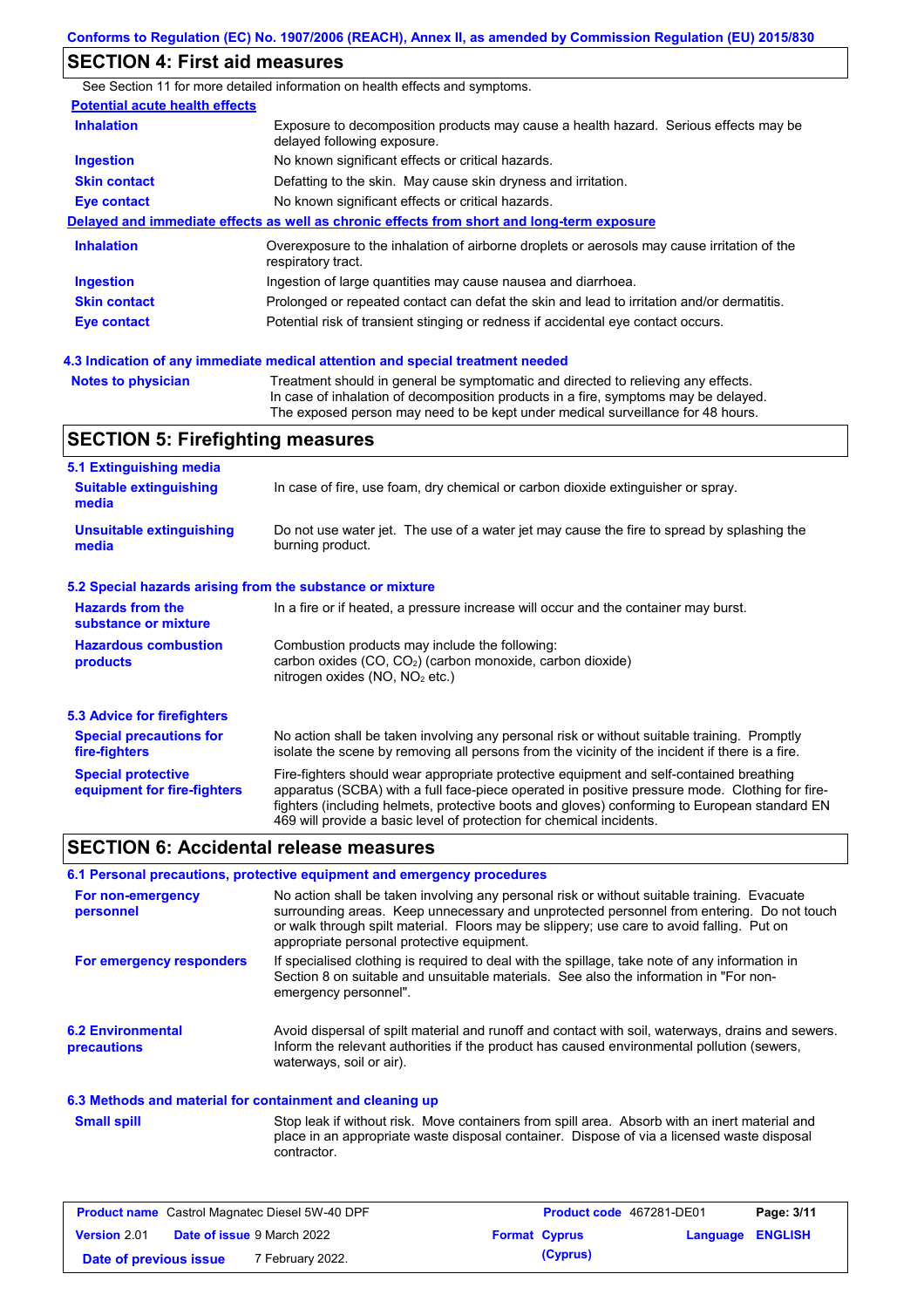## **SECTION 6: Accidental release measures**

| Large spill                               | Stop leak if without risk. Move containers from spill area. Prevent entry into sewers, water<br>courses, basements or confined areas. Contain and collect spillage with non-combustible,<br>absorbent material e.g. sand, earth, vermiculite or diatomaceous earth and place in container<br>for disposal according to local regulations. Dispose of via a licensed waste disposal contractor. |
|-------------------------------------------|------------------------------------------------------------------------------------------------------------------------------------------------------------------------------------------------------------------------------------------------------------------------------------------------------------------------------------------------------------------------------------------------|
| 6.4 Reference to other<br><b>sections</b> | See Section 1 for emergency contact information.<br>See Section 5 for firefighting measures.<br>See Section 8 for information on appropriate personal protective equipment.<br>See Section 12 for environmental precautions.<br>See Section 13 for additional waste treatment information.                                                                                                     |

## **SECTION 7: Handling and storage**

| 7.1 Precautions for safe handling                                                    |                                                                                                                                                                                                                                                                                                                                                                                                                                                                                          |
|--------------------------------------------------------------------------------------|------------------------------------------------------------------------------------------------------------------------------------------------------------------------------------------------------------------------------------------------------------------------------------------------------------------------------------------------------------------------------------------------------------------------------------------------------------------------------------------|
| <b>Protective measures</b>                                                           | Put on appropriate personal protective equipment.                                                                                                                                                                                                                                                                                                                                                                                                                                        |
| <b>Advice on general</b><br>occupational hygiene                                     | Eating, drinking and smoking should be prohibited in areas where this material is handled,<br>stored and processed. Wash thoroughly after handling. Remove contaminated clothing and<br>protective equipment before entering eating areas. See also Section 8 for additional<br>information on hygiene measures.                                                                                                                                                                         |
| <b>7.2 Conditions for safe</b><br>storage, including any<br><i>incompatibilities</i> | Store in accordance with local requiations. Store in a dry, cool and well-ventilated area, away<br>from incompatible materials (see Section 10). Keep away from heat and direct sunlight. Keep<br>container tightly closed and sealed until ready for use. Containers that have been opened must<br>be carefully resealed and kept upright to prevent leakage. Store and use only in equipment/<br>containers designed for use with this product. Do not store in unlabelled containers. |
| <b>Not suitable</b>                                                                  | Prolonged exposure to elevated temperature.                                                                                                                                                                                                                                                                                                                                                                                                                                              |
| 7.3 Specific end use(s)                                                              |                                                                                                                                                                                                                                                                                                                                                                                                                                                                                          |
| <b>Recommendations</b>                                                               | See section 1.2 and Exposure scenarios in annex, if applicable.                                                                                                                                                                                                                                                                                                                                                                                                                          |

## **SECTION 8: Exposure controls/personal protection**

### **8.1 Control parameters**

| <b>Occupational exposure limits</b> | No exposure limit value known.                                                                                        |  |  |  |  |
|-------------------------------------|-----------------------------------------------------------------------------------------------------------------------|--|--|--|--|
| <b>Product/ingredient name</b>      | <b>Exposure limit values</b>                                                                                          |  |  |  |  |
| No exposure limit value known.      |                                                                                                                       |  |  |  |  |
|                                     | Whilst specific OFI s for certain components may be shown in this section other components may be present in any mist |  |  |  |  |

Whilst specific OELs for certain components may be shown in this section, other components may be present in any mist, vapour or dust produced. Therefore, the specific OELs may not be applicable to the product as a whole and are provided for guidance only.

| <b>Recommended monitoring</b><br>procedures | If this product contains ingredients with exposure limits, personal, workplace atmosphere or<br>biological monitoring may be required to determine the effectiveness of the ventilation or other<br>control measures and/or the necessity to use respiratory protective equipment. Reference<br>should be made to monitoring standards, such as the following: European Standard EN 689<br>(Workplace atmospheres - Guidance for the assessment of exposure by inhalation to chemical<br>agents for comparison with limit values and measurement strategy) European Standard EN<br>14042 (Workplace atmospheres - Guide for the application and use of procedures for the<br>assessment of exposure to chemical and biological agents) European Standard EN 482<br>(Workplace atmospheres - General requirements for the performance of procedures for the<br>measurement of chemical agents) Reference to national quidance documents for methods for<br>the determination of hazardous substances will also be required. |
|---------------------------------------------|----------------------------------------------------------------------------------------------------------------------------------------------------------------------------------------------------------------------------------------------------------------------------------------------------------------------------------------------------------------------------------------------------------------------------------------------------------------------------------------------------------------------------------------------------------------------------------------------------------------------------------------------------------------------------------------------------------------------------------------------------------------------------------------------------------------------------------------------------------------------------------------------------------------------------------------------------------------------------------------------------------------------------|
| <b>Derived No Effect Level</b>              |                                                                                                                                                                                                                                                                                                                                                                                                                                                                                                                                                                                                                                                                                                                                                                                                                                                                                                                                                                                                                            |
| <b>ALCOMEDIATORIES ALCOHOL</b>              |                                                                                                                                                                                                                                                                                                                                                                                                                                                                                                                                                                                                                                                                                                                                                                                                                                                                                                                                                                                                                            |
|                                             |                                                                                                                                                                                                                                                                                                                                                                                                                                                                                                                                                                                                                                                                                                                                                                                                                                                                                                                                                                                                                            |

No DNELs/DMELs available.

#### **Predicted No Effect Concentration**

No PNECs available

### **8.2 Exposure controls**

**Appropriate engineering controls** Provide exhaust ventilation or other engineering controls to keep the relevant airborne concentrations below their respective occupational exposure limits. All activities involving chemicals should be assessed for their risks to health, to ensure exposures are adequately controlled. Personal protective equipment should only be considered after other forms of control measures (e.g. engineering controls) have been suitably evaluated. Personal protective equipment should conform to appropriate standards, be suitable for use, be kept in good condition and properly maintained. Your supplier of personal protective equipment should be consulted for advice on selection and appropriate standards. For further information contact your national organisation for standards.

| <b>Product name</b> Castrol Magnatec Diesel 5W-40 DPF |  |                                   | <b>Product code</b> 467281-DE01 | Page: 4/11           |                         |  |
|-------------------------------------------------------|--|-----------------------------------|---------------------------------|----------------------|-------------------------|--|
| Version 2.01                                          |  | <b>Date of issue 9 March 2022</b> |                                 | <b>Format Cyprus</b> | <b>Language ENGLISH</b> |  |
| Date of previous issue                                |  | <sup>7</sup> February 2022.       |                                 | (Cyprus)             |                         |  |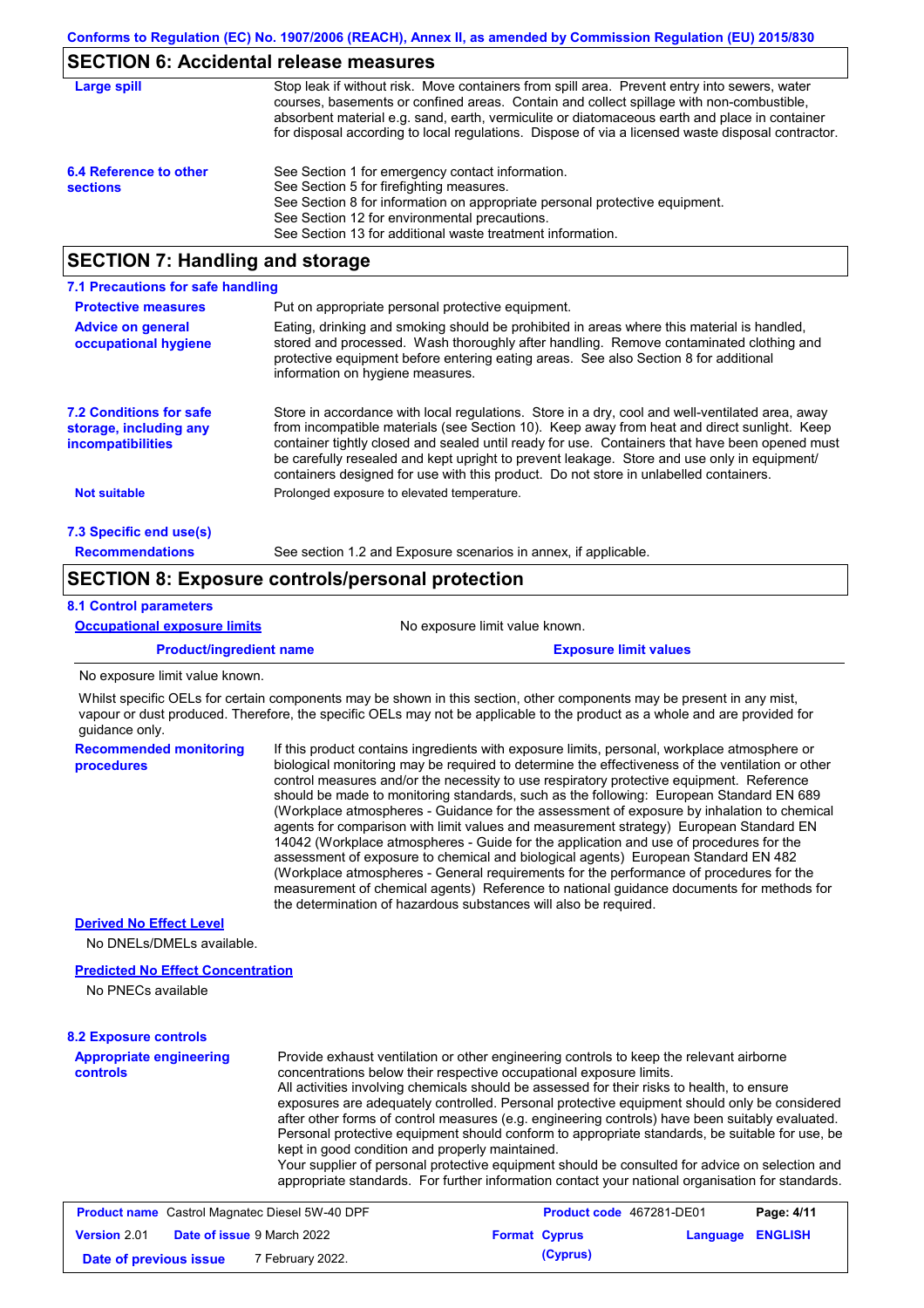# **SECTION 8: Exposure controls/personal protection**

The final choice of protective equipment will depend upon a risk assessment. It is important to ensure that all items of personal protective equipment are compatible.

| <b>Individual protection measures</b> |                                                                                                                                                                                                                                                                                                                                                                                                                                                                                                                                                                                                                                                   |
|---------------------------------------|---------------------------------------------------------------------------------------------------------------------------------------------------------------------------------------------------------------------------------------------------------------------------------------------------------------------------------------------------------------------------------------------------------------------------------------------------------------------------------------------------------------------------------------------------------------------------------------------------------------------------------------------------|
| <b>Hygiene measures</b>               | Wash hands, forearms and face thoroughly after handling chemical products, before eating,<br>smoking and using the lavatory and at the end of the working period. Ensure that eyewash<br>stations and safety showers are close to the workstation location.                                                                                                                                                                                                                                                                                                                                                                                       |
| <b>Respiratory protection</b>         | In case of insufficient ventilation, wear suitable respiratory equipment.<br>The correct choice of respiratory protection depends upon the chemicals being handled, the<br>conditions of work and use, and the condition of the respiratory equipment. Safety procedures<br>should be developed for each intended application. Respiratory protection equipment should<br>therefore be chosen in consultation with the supplier/manufacturer and with a full assessment<br>of the working conditions.                                                                                                                                             |
| <b>Eye/face protection</b>            | Safety glasses with side shields.                                                                                                                                                                                                                                                                                                                                                                                                                                                                                                                                                                                                                 |
| <b>Skin protection</b>                |                                                                                                                                                                                                                                                                                                                                                                                                                                                                                                                                                                                                                                                   |
| <b>Hand protection</b>                | <b>General Information:</b>                                                                                                                                                                                                                                                                                                                                                                                                                                                                                                                                                                                                                       |
|                                       | Because specific work environments and material handling practices vary, safety procedures<br>should be developed for each intended application. The correct choice of protective gloves<br>depends upon the chemicals being handled, and the conditions of work and use. Most gloves<br>provide protection for only a limited time before they must be discarded and replaced (even the<br>best chemically resistant gloves will break down after repeated chemical exposures).                                                                                                                                                                  |
|                                       | Gloves should be chosen in consultation with the supplier / manufacturer and taking account of<br>a full assessment of the working conditions.                                                                                                                                                                                                                                                                                                                                                                                                                                                                                                    |
|                                       | Recommended: Nitrile gloves.<br><b>Breakthrough time:</b>                                                                                                                                                                                                                                                                                                                                                                                                                                                                                                                                                                                         |
|                                       | Breakthrough time data are generated by glove manufacturers under laboratory test conditions<br>and represent how long a glove can be expected to provide effective permeation resistance. It<br>is important when following breakthrough time recommendations that actual workplace<br>conditions are taken into account. Always consult with your glove supplier for up-to-date<br>technical information on breakthrough times for the recommended glove type.<br>Our recommendations on the selection of gloves are as follows:                                                                                                                |
|                                       | Continuous contact:                                                                                                                                                                                                                                                                                                                                                                                                                                                                                                                                                                                                                               |
|                                       | Gloves with a minimum breakthrough time of 240 minutes, or >480 minutes if suitable gloves<br>can be obtained.<br>If suitable gloves are not available to offer that level of protection, gloves with shorter<br>breakthrough times may be acceptable as long as appropriate glove maintenance and<br>replacement regimes are determined and adhered to.                                                                                                                                                                                                                                                                                          |
|                                       | Short-term / splash protection:                                                                                                                                                                                                                                                                                                                                                                                                                                                                                                                                                                                                                   |
|                                       | Recommended breakthrough times as above.<br>It is recognised that for short-term, transient exposures, gloves with shorter breakthrough times<br>may commonly be used. Therefore, appropriate maintenance and replacement regimes must<br>be determined and rigorously followed.                                                                                                                                                                                                                                                                                                                                                                  |
|                                       | <b>Glove Thickness:</b>                                                                                                                                                                                                                                                                                                                                                                                                                                                                                                                                                                                                                           |
|                                       | For general applications, we recommend gloves with a thickness typically greater than 0.35 mm.                                                                                                                                                                                                                                                                                                                                                                                                                                                                                                                                                    |
|                                       | It should be emphasised that glove thickness is not necessarily a good predictor of glove<br>resistance to a specific chemical, as the permeation efficiency of the glove will be dependent<br>on the exact composition of the glove material. Therefore, glove selection should also be based<br>on consideration of the task requirements and knowledge of breakthrough times.<br>Glove thickness may also vary depending on the glove manufacturer, the glove type and the<br>glove model. Therefore, the manufacturers' technical data should always be taken into account<br>to ensure selection of the most appropriate glove for the task. |
|                                       | Note: Depending on the activity being conducted, gloves of varying thickness may be required<br>for specific tasks. For example:                                                                                                                                                                                                                                                                                                                                                                                                                                                                                                                  |
|                                       | • Thinner gloves (down to 0.1 mm or less) may be required where a high degree of manual<br>dexterity is needed. However, these gloves are only likely to give short duration protection and<br>would normally be just for single use applications, then disposed of.                                                                                                                                                                                                                                                                                                                                                                              |
|                                       | • Thicker gloves (up to 3 mm or more) may be required where there is a mechanical (as well                                                                                                                                                                                                                                                                                                                                                                                                                                                                                                                                                        |

| <b>Product name</b> Castrol Magnatec Diesel 5W-40 DPF |  |                                   | Product code 467281-DE01 | Page: 5/11           |                         |  |
|-------------------------------------------------------|--|-----------------------------------|--------------------------|----------------------|-------------------------|--|
| <b>Version 2.01</b>                                   |  | <b>Date of issue 9 March 2022</b> |                          | <b>Format Cyprus</b> | <b>Language ENGLISH</b> |  |
| Date of previous issue                                |  | 7 February 2022.                  |                          | (Cyprus)             |                         |  |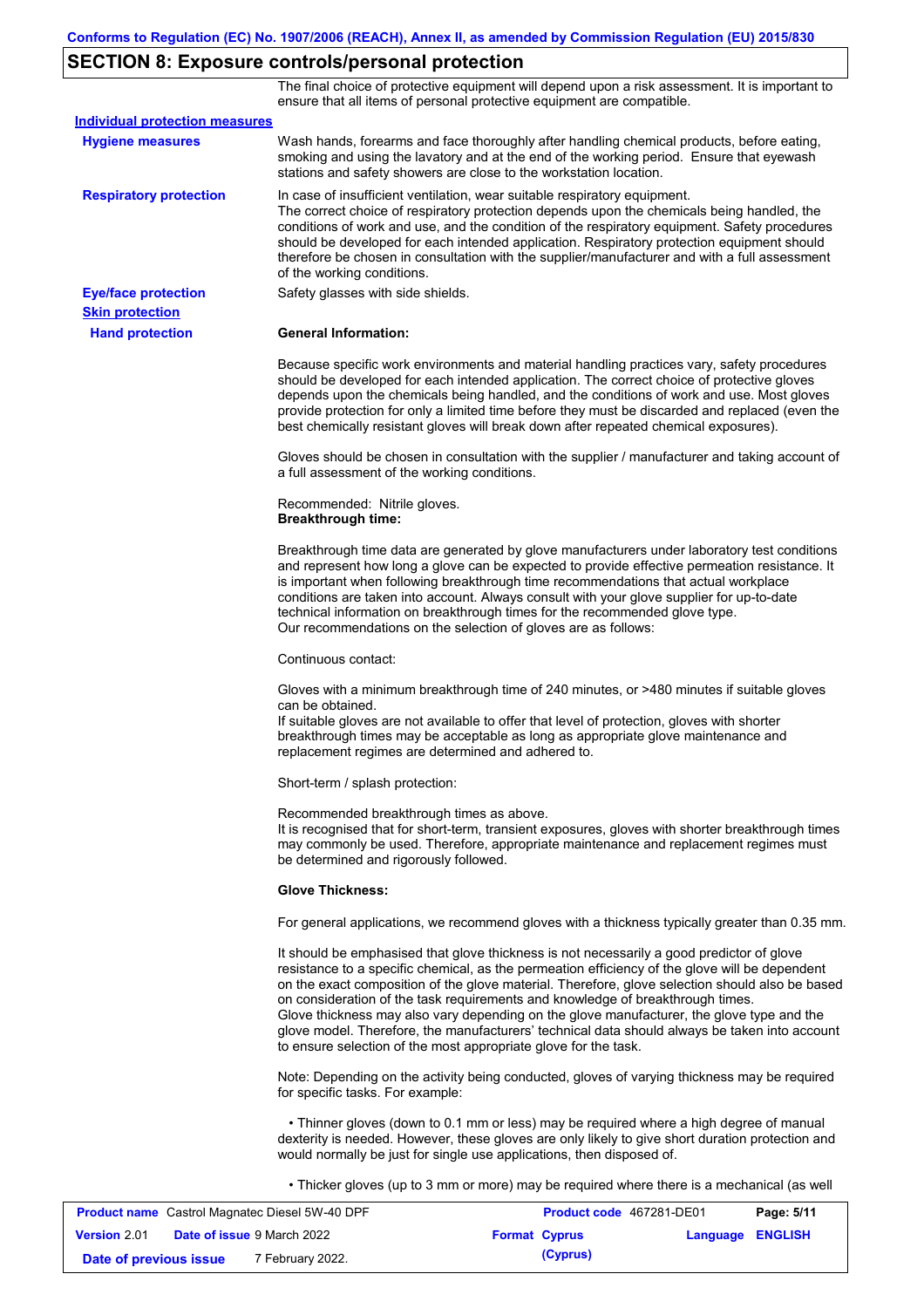# **SECTION 8: Exposure controls/personal protection**

as a chemical) risk i.e. where there is abrasion or puncture potential.

| <b>Skin and body</b>                      | Use of protective clothing is good industrial practice.<br>Personal protective equipment for the body should be selected based on the task being<br>performed and the risks involved and should be approved by a specialist before handling this<br>product.<br>Cotton or polyester/cotton overalls will only provide protection against light superficial<br>contamination that will not soak through to the skin. Overalls should be laundered on a regular<br>basis. When the risk of skin exposure is high (e.g. when cleaning up spillages or if there is a<br>risk of splashing) then chemical resistant aprons and/or impervious chemical suits and boots<br>will be required. |
|-------------------------------------------|---------------------------------------------------------------------------------------------------------------------------------------------------------------------------------------------------------------------------------------------------------------------------------------------------------------------------------------------------------------------------------------------------------------------------------------------------------------------------------------------------------------------------------------------------------------------------------------------------------------------------------------------------------------------------------------|
| <b>Refer to standards:</b>                | Respiratory protection: EN 529<br>Gloves: EN 420, EN 374<br>Eye protection: EN 166<br>Filtering half-mask: EN 149<br>Filtering half-mask with valve: EN 405<br>Half-mask: EN 140 plus filter<br>Full-face mask: EN 136 plus filter<br>Particulate filters: EN 143<br>Gas/combined filters: EN 14387                                                                                                                                                                                                                                                                                                                                                                                   |
| <b>Environmental exposure</b><br>controls | Emissions from ventilation or work process equipment should be checked to ensure they<br>comply with the requirements of environmental protection legislation. In some cases, fume<br>scrubbers, filters or engineering modifications to the process equipment will be necessary to<br>reduce emissions to acceptable levels.                                                                                                                                                                                                                                                                                                                                                         |

# **SECTION 9: Physical and chemical properties**

The conditions of measurement of all properties are at standard temperature and pressure unless otherwise indicated.

### **9.1 Information on basic physical and chemical properties**

| <b>Appearance</b>                                      |                                                              |        |         |                          |          |     |                            |  |
|--------------------------------------------------------|--------------------------------------------------------------|--------|---------|--------------------------|----------|-----|----------------------------|--|
| <b>Physical state</b>                                  | Liquid.                                                      |        |         |                          |          |     |                            |  |
| <b>Colour</b>                                          | Amber.                                                       |        |         |                          |          |     |                            |  |
| <b>Odour</b>                                           | Not available.                                               |        |         |                          |          |     |                            |  |
| <b>Odour threshold</b>                                 | Not available.                                               |        |         |                          |          |     |                            |  |
| pH                                                     | Not applicable.                                              |        |         |                          |          |     |                            |  |
| <b>Melting point/freezing point</b>                    | Not available.                                               |        |         |                          |          |     |                            |  |
| Initial boiling point and boiling<br>range             | Not available.                                               |        |         |                          |          |     |                            |  |
| <b>Pour point</b>                                      | -42 $\degree$ C                                              |        |         |                          |          |     |                            |  |
| <b>Flash point</b>                                     | Closed cup: 203°C (397.4°F) [Pensky-Martens]                 |        |         |                          |          |     |                            |  |
| <b>Evaporation rate</b>                                | Not available.                                               |        |         |                          |          |     |                            |  |
| <b>Flammability (solid, gas)</b>                       | Not available.                                               |        |         |                          |          |     |                            |  |
| <b>Upper/lower flammability or</b><br>explosive limits | Not available.                                               |        |         |                          |          |     |                            |  |
| <b>Vapour pressure</b>                                 | Not available.                                               |        |         |                          |          |     |                            |  |
|                                                        |                                                              |        |         | Vapour Pressure at 20°C  |          |     | Vapour pressure at 50°C    |  |
|                                                        | <b>Ingredient name</b>                                       | mm Hg  | kPa     | <b>Method</b>            | mm<br>Hg | kPa | <b>Method</b>              |  |
|                                                        | Distillates (petroleum),                                     | < 0.08 | < 0.011 | <b>ASTM D 5191</b>       |          |     |                            |  |
|                                                        | hydrotreated heavy<br>paraffinic                             |        |         |                          |          |     |                            |  |
|                                                        | Distillates (petroleum),<br>hydrotreated heavy<br>paraffinic | < 0.08 | < 0.011 | <b>ASTM D 5191</b>       |          |     |                            |  |
| <b>Vapour density</b>                                  | Not available.                                               |        |         |                          |          |     |                            |  |
| <b>Relative density</b>                                | Not available.                                               |        |         |                          |          |     |                            |  |
| <b>Density</b>                                         | <1000 kg/m <sup>3</sup> (<1 g/cm <sup>3</sup> ) at 15°C      |        |         |                          |          |     |                            |  |
| <b>Solubility(ies)</b>                                 | insoluble in water.                                          |        |         |                          |          |     |                            |  |
| <b>Partition coefficient: n-octanol/</b><br>water      | Not applicable.                                              |        |         |                          |          |     |                            |  |
| <b>Auto-ignition temperature</b>                       | Not available.                                               |        |         |                          |          |     |                            |  |
| <b>Product name</b> Castrol Magnatec Diesel 5W-40 DPF  |                                                              |        |         | Product code 467281-DE01 |          |     | Page: 6/11                 |  |
| <b>Version 2.01</b><br>Date of issue 9 March 2022      |                                                              |        |         | <b>Format Cyprus</b>     |          |     | <b>ENGLISH</b><br>Language |  |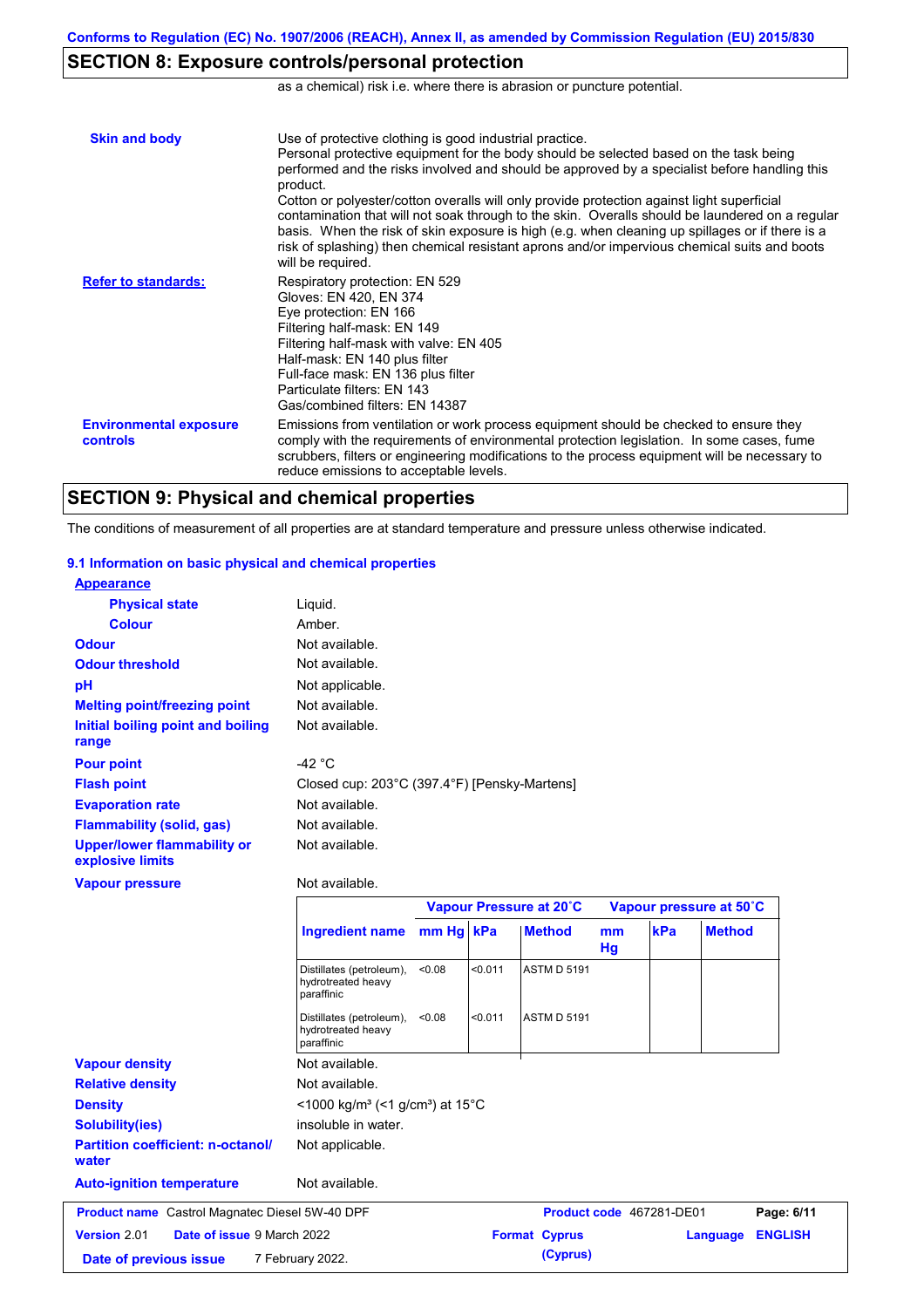# **SECTION 9: Physical and chemical properties**

| <b>Decomposition temperature</b> | Not available.                                                                                                                                    |
|----------------------------------|---------------------------------------------------------------------------------------------------------------------------------------------------|
| <b>Viscosity</b>                 | Kinematic: 75.5 mm <sup>2</sup> /s (75.5 cSt) at 40 $^{\circ}$ C<br>Kinematic: 12.8 to 16 mm <sup>2</sup> /s (12.8 to 16 cSt) at 100 $^{\circ}$ C |
| <b>Explosive properties</b>      | Not available.                                                                                                                                    |
| <b>Oxidising properties</b>      | Not available.                                                                                                                                    |
| <b>Particle characteristics</b>  |                                                                                                                                                   |
|                                  |                                                                                                                                                   |

**9.2 Other information Median particle size** Not applicable.

No additional information.

| <b>SECTION 10: Stability and reactivity</b>       |                                                                                                                                                                         |  |  |  |
|---------------------------------------------------|-------------------------------------------------------------------------------------------------------------------------------------------------------------------------|--|--|--|
| <b>10.1 Reactivity</b>                            | No specific test data available for this product. Refer to Conditions to avoid and Incompatible<br>materials for additional information.                                |  |  |  |
| <b>10.2 Chemical stability</b>                    | The product is stable.                                                                                                                                                  |  |  |  |
| <b>10.3 Possibility of</b><br>hazardous reactions | Under normal conditions of storage and use, hazardous reactions will not occur.<br>Under normal conditions of storage and use, hazardous polymerisation will not occur. |  |  |  |
| <b>10.4 Conditions to avoid</b>                   | Avoid all possible sources of ignition (spark or flame).                                                                                                                |  |  |  |
| <b>10.5 Incompatible materials</b>                | Reactive or incompatible with the following materials: oxidising materials.                                                                                             |  |  |  |
| <b>10.6 Hazardous</b><br>decomposition products   | Under normal conditions of storage and use, hazardous decomposition products should not be<br>produced.                                                                 |  |  |  |

# **SECTION 11: Toxicological information**

### **11.1 Information on toxicological effects**

### **Acute toxicity estimates**

| <b>Product/ingredient name</b>                                                             |                                                                                                                     | Oral (mg/<br>kg) | <b>Dermal</b><br>(mg/kg) | <b>Inhalation</b><br>(gases)<br>(ppm) | <b>Inhalation</b><br>(vapours)<br>(mg/l) | <b>Inhalation</b><br><b>(dusts)</b><br>and mists)<br>(mg/l) |  |
|--------------------------------------------------------------------------------------------|---------------------------------------------------------------------------------------------------------------------|------------------|--------------------------|---------------------------------------|------------------------------------------|-------------------------------------------------------------|--|
| maleic anhydride                                                                           |                                                                                                                     | 500              | N/A                      | N/A                                   | N/A                                      | N/A                                                         |  |
| <b>Information on likely</b><br>routes of exposure                                         | Routes of entry anticipated: Dermal, Inhalation.                                                                    |                  |                          |                                       |                                          |                                                             |  |
| <b>Potential acute health effects</b>                                                      |                                                                                                                     |                  |                          |                                       |                                          |                                                             |  |
| <b>Inhalation</b>                                                                          | Exposure to decomposition products may cause a health hazard. Serious effects may be<br>delayed following exposure. |                  |                          |                                       |                                          |                                                             |  |
| <b>Ingestion</b>                                                                           | No known significant effects or critical hazards.                                                                   |                  |                          |                                       |                                          |                                                             |  |
| <b>Skin contact</b>                                                                        | Defatting to the skin. May cause skin dryness and irritation.                                                       |                  |                          |                                       |                                          |                                                             |  |
| <b>Eye contact</b>                                                                         | No known significant effects or critical hazards.                                                                   |                  |                          |                                       |                                          |                                                             |  |
| Symptoms related to the physical, chemical and toxicological characteristics               |                                                                                                                     |                  |                          |                                       |                                          |                                                             |  |
| <b>Inhalation</b>                                                                          | No specific data.                                                                                                   |                  |                          |                                       |                                          |                                                             |  |
| <b>Ingestion</b>                                                                           | No specific data.                                                                                                   |                  |                          |                                       |                                          |                                                             |  |
| <b>Skin contact</b>                                                                        | Adverse symptoms may include the following:<br>irritation<br>dryness<br>cracking                                    |                  |                          |                                       |                                          |                                                             |  |
| <b>Eye contact</b>                                                                         | No specific data.                                                                                                   |                  |                          |                                       |                                          |                                                             |  |
| Delayed and immediate effects as well as chronic effects from short and long-term exposure |                                                                                                                     |                  |                          |                                       |                                          |                                                             |  |
| <b>Inhalation</b>                                                                          | Overexposure to the inhalation of airborne droplets or aerosols may cause irritation of the<br>respiratory tract.   |                  |                          |                                       |                                          |                                                             |  |
| <b>Ingestion</b>                                                                           | Ingestion of large quantities may cause nausea and diarrhoea.                                                       |                  |                          |                                       |                                          |                                                             |  |
| <b>Skin contact</b>                                                                        | Prolonged or repeated contact can defat the skin and lead to irritation and/or dermatitis.                          |                  |                          |                                       |                                          |                                                             |  |
| <b>Eye contact</b>                                                                         | Potential risk of transient stinging or redness if accidental eye contact occurs.                                   |                  |                          |                                       |                                          |                                                             |  |
| <b>Potential chronic health effects</b>                                                    |                                                                                                                     |                  |                          |                                       |                                          |                                                             |  |
| <b>Product name</b> Castrol Magnatec Diesel 5W-40 DPF                                      |                                                                                                                     |                  |                          | Product code 467281-DE01              |                                          | Page: 7/11                                                  |  |
| Version 2.01<br>Date of issue 9 March 2022                                                 |                                                                                                                     |                  | <b>Format Cyprus</b>     |                                       |                                          | <b>ENGLISH</b><br>Language                                  |  |
| Date of previous issue                                                                     | 7 February 2022.                                                                                                    |                  |                          | (Cyprus)                              |                                          |                                                             |  |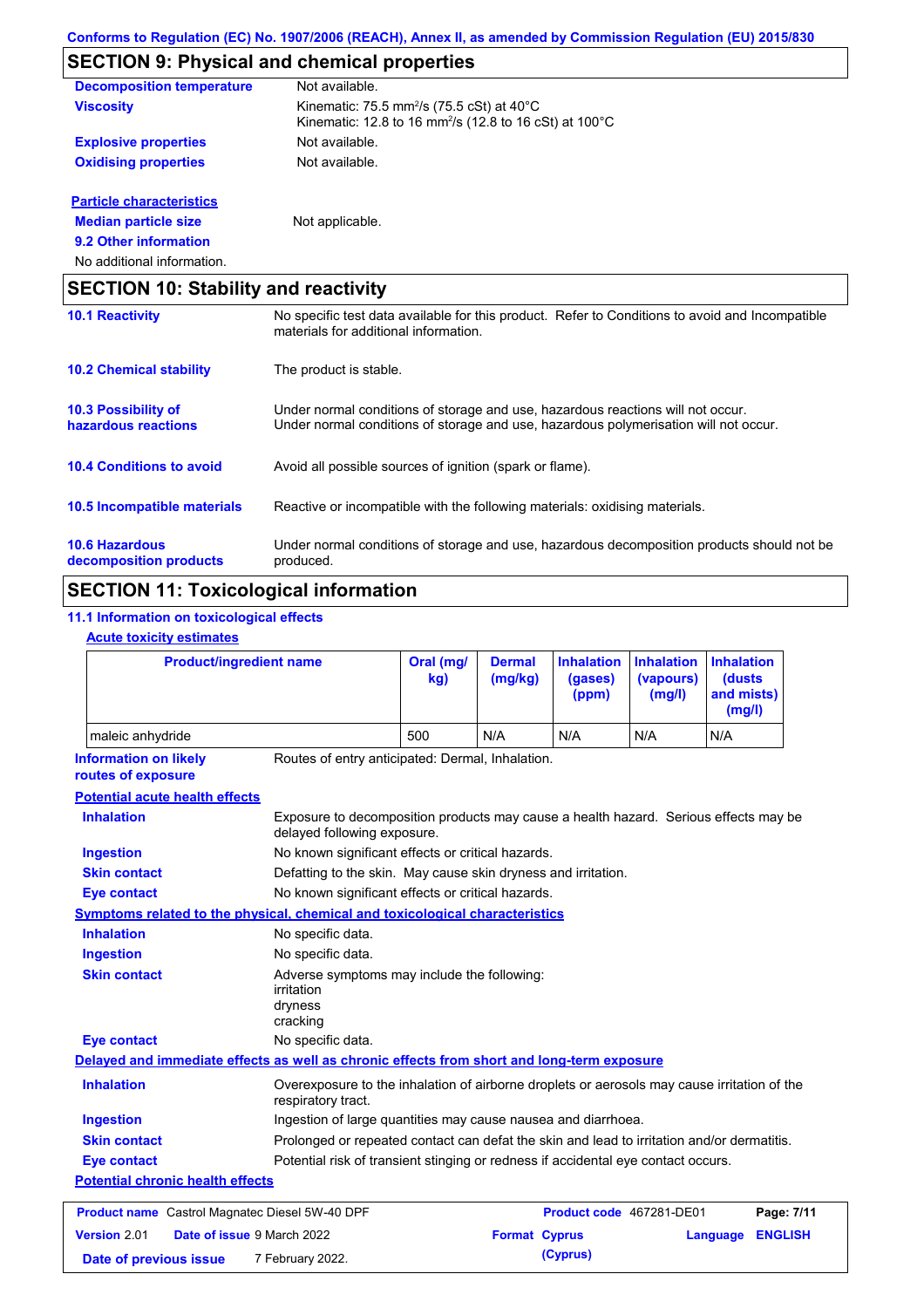## **SECTION 11: Toxicological information**

| General                      | USED ENGINE OILS                                                                                                                                                                                                                                                                                                                                                                     |
|------------------------------|--------------------------------------------------------------------------------------------------------------------------------------------------------------------------------------------------------------------------------------------------------------------------------------------------------------------------------------------------------------------------------------|
|                              | Combustion products resulting from the operation of internal combustion engines contaminate<br>engine oils during use. Used engine oil may contain hazardous components which have the<br>potential to cause skin cancer. Frequent or prolonged contact with all types and makes of used<br>engine oil must therefore be avoided and a high standard of personal hygiene maintained. |
| <b>Carcinogenicity</b>       | No known significant effects or critical hazards.                                                                                                                                                                                                                                                                                                                                    |
| <b>Mutagenicity</b>          | No known significant effects or critical hazards.                                                                                                                                                                                                                                                                                                                                    |
| <b>Developmental effects</b> | No known significant effects or critical hazards.                                                                                                                                                                                                                                                                                                                                    |
| <b>Fertility effects</b>     | No known significant effects or critical hazards.                                                                                                                                                                                                                                                                                                                                    |

# **SECTION 12: Ecological information**

### **12.1 Toxicity**

**Environmental hazards** Not classified as dangerous

#### **12.2 Persistence and degradability**

Expected to be biodegradable.

#### **12.3 Bioaccumulative potential**

This product is not expected to bioaccumulate through food chains in the environment.

| <b>12.4 Mobility in soil</b>                                  |                                                                      |
|---------------------------------------------------------------|----------------------------------------------------------------------|
| <b>Soil/water partition</b><br>coefficient (K <sub>oc</sub> ) | Not available.                                                       |
| <b>Mobility</b>                                               | Spillages may penetrate the soil causing ground water contamination. |

#### **12.5 Results of PBT and vPvB assessment**

Product does not meet the criteria for PBT or vPvB according to Regulation (EC) No. 1907/2006, Annex XIII.

#### **12.6 Other adverse effects**

Spills may form a film on water surfaces causing physical damage to organisms. Oxygen transfer could also be impaired. **Other ecological information**

### **SECTION 13: Disposal considerations**

### **13.1 Waste treatment methods**

#### Where possible, arrange for product to be recycled. Dispose of via an authorised person/ licensed waste disposal contractor in accordance with local regulations. **Methods of disposal Product**

### **Hazardous waste** Yes.

| European waste cataloque (EWC) |                                                                  |  |  |
|--------------------------------|------------------------------------------------------------------|--|--|
| Waste code                     | <b>Waste designation</b>                                         |  |  |
| l 13 02 05*                    | Imineral-based non-chlorinated engine, gear and lubricating oils |  |  |

However, deviation from the intended use and/or the presence of any potential contaminants may require an alternative waste disposal code to be assigned by the end user.

| <b>Packaging</b>           |                                                                                                                                                                                                                                         |
|----------------------------|-----------------------------------------------------------------------------------------------------------------------------------------------------------------------------------------------------------------------------------------|
| <b>Methods of disposal</b> | Where possible, arrange for product to be recycled. Dispose of via an authorised person/<br>licensed waste disposal contractor in accordance with local regulations.                                                                    |
| <b>Special precautions</b> | This material and its container must be disposed of in a safe way. Empty containers or liners<br>may retain some product residues. Avoid dispersal of spilt material and runoff and contact with<br>soil, waterways, drains and sewers. |
| <b>References</b>          | Commission 2014/955/EU<br>Directive 2008/98/EC                                                                                                                                                                                          |

# **SECTION 14: Transport information**

| <b>Product name</b> Castrol Magnatec Diesel 5W-40 DPF |                                   |                             | <b>Product code</b> 467281-DE01 | Page: 8/11           |                  |  |
|-------------------------------------------------------|-----------------------------------|-----------------------------|---------------------------------|----------------------|------------------|--|
| <b>Version 2.01</b>                                   | <b>Date of issue 9 March 2022</b> |                             |                                 | <b>Format Cyprus</b> | Language ENGLISH |  |
| Date of previous issue                                |                                   | <sup>7</sup> February 2022. |                                 | (Cyprus)             |                  |  |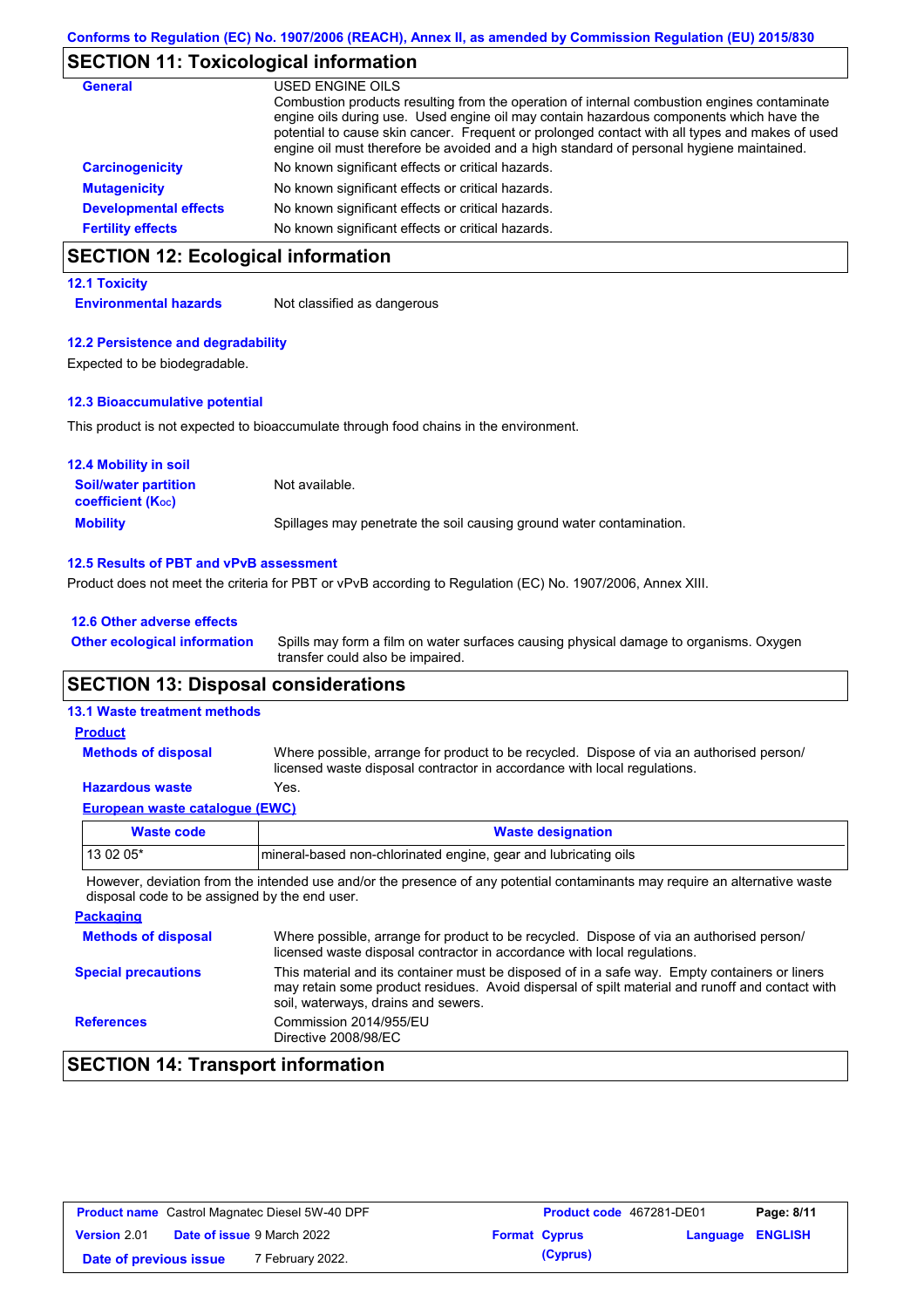# **SECTION 14: Transport information**

|                                           | <b>ADR/RID</b> | <b>ADN</b>     | <b>IMDG</b>    | <b>IATA</b>    |  |  |
|-------------------------------------------|----------------|----------------|----------------|----------------|--|--|
| 14.1 UN number                            | Not regulated. | Not regulated. | Not regulated. | Not regulated. |  |  |
| 14.2 UN proper<br>shipping name           |                |                |                |                |  |  |
| <b>14.3 Transport</b><br>hazard class(es) |                |                |                |                |  |  |
| 14.4 Packing<br>group                     |                |                |                |                |  |  |
| 14.5<br><b>Environmental</b><br>hazards   | No.            | No.            | No.            | No.            |  |  |
| <b>Additional</b><br>information          |                |                |                |                |  |  |

**14.6 Special precautions for user** Not available.

**14.7 Transport in bulk according to IMO instruments**

Not available.

# **SECTION 15: Regulatory information**

**Other regulations REACH Status** The company, as identified in Section 1, sells this product in the EU in compliance with the current requirements of REACH. **15.1 Safety, health and environmental regulations/legislation specific for the substance or mixture EU Regulation (EC) No. 1907/2006 (REACH) Annex XIV - List of substances subject to authorisation Substances of very high concern** None of the components are listed. All components are listed or exempted. All components are listed or exempted. At least one component is not listed. All components are listed or exempted. All components are active or exempted. All components are listed or exempted. At least one component is not listed. **United States inventory (TSCA 8b) Australia inventory (AIIC) Canada inventory China inventory (IECSC) Japan inventory (CSCL) Korea inventory (KECI) Philippines inventory (PICCS) Taiwan Chemical Substances Inventory (TCSI)** All components are listed or exempted. **Ozone depleting substances (1005/2009/EU)** Not listed. **Prior Informed Consent (PIC) (649/2012/EU)** None of the components are listed. **Annex XIV EU Regulation (EC) No. 1907/2006 (REACH) Annex XVII - Restrictions on the manufacture, placing on the market and use of certain dangerous substances, mixtures and articles** Not applicable.

| <b>Product name</b> Castrol Magnatec Diesel 5W-40 DPF |  |                                   | Product code 467281-DE01 | Page: 9/11 |                         |  |
|-------------------------------------------------------|--|-----------------------------------|--------------------------|------------|-------------------------|--|
| <b>Version 2.01</b>                                   |  | <b>Date of issue 9 March 2022</b> | <b>Format Cyprus</b>     |            | <b>Language ENGLISH</b> |  |
| Date of previous issue                                |  | 7 February 2022.                  |                          | (Cyprus)   |                         |  |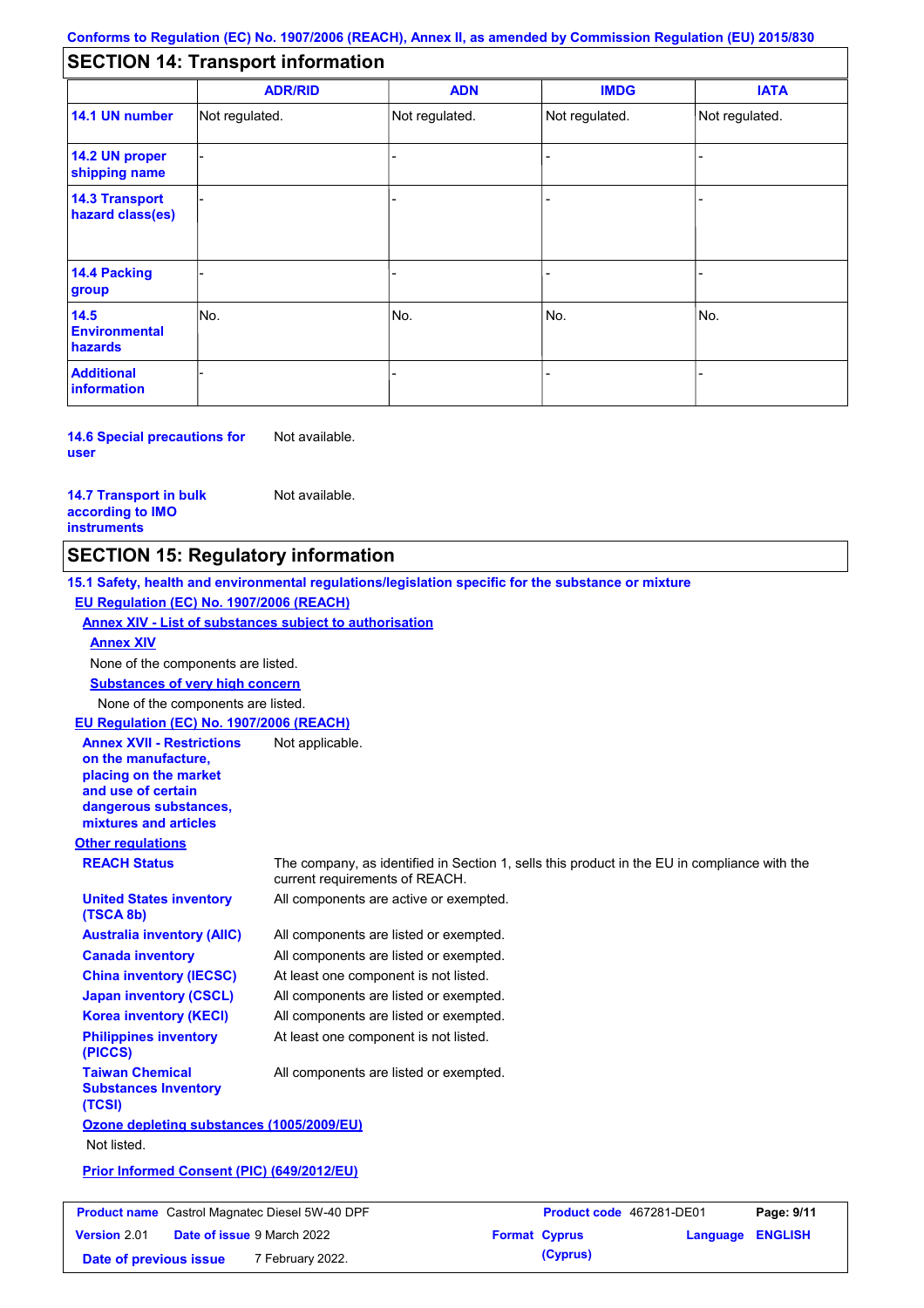# **SECTION 15: Regulatory information**

Not listed.

**Persistent Organic Pollutants** Not listed.

### **EU - Water framework directive - Priority substances**

None of the components are listed.

### **Seveso Directive**

This product is not controlled under the Seveso Directive.

| <b>15.2 Chemical safety</b> | A Chemical Safety Assessment has been carried out for one or more of the substances within  |
|-----------------------------|---------------------------------------------------------------------------------------------|
| assessment                  | this mixture. A Chemical Safety Assessment has not been carried out for the mixture itself. |

# **SECTION 16: Other information**

| <b>Abbreviations and acronyms</b> | ADN = European Provisions concerning the International Carriage of Dangerous Goods by<br>Inland Waterway |
|-----------------------------------|----------------------------------------------------------------------------------------------------------|
|                                   | ADR = The European Agreement concerning the International Carriage of Dangerous Goods by<br>Road         |
|                                   | ATE = Acute Toxicity Estimate                                                                            |
|                                   | <b>BCF</b> = Bioconcentration Factor                                                                     |
|                                   | CAS = Chemical Abstracts Service                                                                         |
|                                   |                                                                                                          |
|                                   | CLP = Classification, Labelling and Packaging Regulation [Regulation (EC) No. 1272/2008]                 |
|                                   | CSA = Chemical Safety Assessment                                                                         |
|                                   | CSR = Chemical Safety Report                                                                             |
|                                   | DMEL = Derived Minimal Effect Level                                                                      |
|                                   | DNEL = Derived No Effect Level                                                                           |
|                                   | EINECS = European Inventory of Existing Commercial chemical Substances                                   |
|                                   | ES = Exposure Scenario                                                                                   |
|                                   | EUH statement = CLP-specific Hazard statement                                                            |
|                                   | EWC = European Waste Catalogue                                                                           |
|                                   | GHS = Globally Harmonized System of Classification and Labelling of Chemicals                            |
|                                   | IATA = International Air Transport Association                                                           |
|                                   | IBC = Intermediate Bulk Container                                                                        |
|                                   | IMDG = International Maritime Dangerous Goods                                                            |
|                                   | LogPow = logarithm of the octanol/water partition coefficient                                            |
|                                   | MARPOL = International Convention for the Prevention of Pollution From Ships, 1973 as                    |
|                                   | modified by the Protocol of 1978. ("Marpol" = marine pollution)                                          |
|                                   | OECD = Organisation for Economic Co-operation and Development                                            |
|                                   | PBT = Persistent, Bioaccumulative and Toxic                                                              |
|                                   | <b>PNEC</b> = Predicted No Effect Concentration                                                          |
|                                   | REACH = Registration, Evaluation, Authorisation and Restriction of Chemicals Regulation                  |
|                                   | [Regulation (EC) No. 1907/2006]                                                                          |
|                                   | RID = The Regulations concerning the International Carriage of Dangerous Goods by Rail                   |
|                                   | RRN = REACH Registration Number                                                                          |
|                                   | SADT = Self-Accelerating Decomposition Temperature                                                       |
|                                   | SVHC = Substances of Very High Concern                                                                   |
|                                   | STOT-RE = Specific Target Organ Toxicity - Repeated Exposure                                             |
|                                   | STOT-SE = Specific Target Organ Toxicity - Single Exposure                                               |
|                                   | TWA = Time weighted average                                                                              |
|                                   | $UN = United Nations$                                                                                    |
|                                   | $UVCB = Complex\;hydrocarbon\; substance$                                                                |
|                                   | VOC = Volatile Organic Compound                                                                          |
|                                   | vPvB = Very Persistent and Very Bioaccumulative                                                          |
|                                   | Varies = may contain one or more of the following 64741-88-4 / RRN 01-2119488706-23,                     |
|                                   | 64741-89-5 / RRN 01-2119487067-30, 64741-95-3 / RRN 01-2119487081-40, 64741-96-4/ RRN                    |
|                                   |                                                                                                          |
|                                   | 01-2119483621-38, 64742-01-4 / RRN 01-2119488707-21, 64742-44-5 / RRN                                    |
|                                   | 01-2119985177-24, 64742-45-6, 64742-52-5 / RRN 01-2119467170-45, 64742-53-6 / RRN                        |
|                                   | 01-2119480375-34, 64742-54-7 / RRN 01-2119484627-25, 64742-55-8 / RRN                                    |
|                                   | 01-2119487077-29, 64742-56-9 / RRN 01-2119480132-48, 64742-57-0 / RRN                                    |
|                                   | 01-2119489287-22, 64742-58-1, 64742-62-7 / RRN 01-2119480472-38, 64742-63-8,                             |
|                                   | 64742-65-0 / RRN 01-2119471299-27, 64742-70-7 / RRN 01-2119487080-42, 72623-85-9 /                       |
|                                   | RRN 01-2119555262-43, 72623-86-0 / RRN 01-2119474878-16, 72623-87-1 / RRN                                |
|                                   | 01-2119474889-13                                                                                         |

### **Procedure used to derive the classification according to Regulation (EC) No. 1272/2008 [CLP/GHS]**

| <b>Classification</b>                                 | <b>Justification</b>                               |  |  |
|-------------------------------------------------------|----------------------------------------------------|--|--|
| Not classified.                                       |                                                    |  |  |
| <b>Product name</b> Castrol Magnatec Diesel 5W-40 DPF | Page: 10/11<br>Product code 467281-DE01            |  |  |
| <b>Date of issue 9 March 2022</b><br>Version 2.01     | <b>ENGLISH</b><br><b>Format Cyprus</b><br>Language |  |  |
| 7 February 2022.<br>Date of previous issue            | (Cyprus)                                           |  |  |